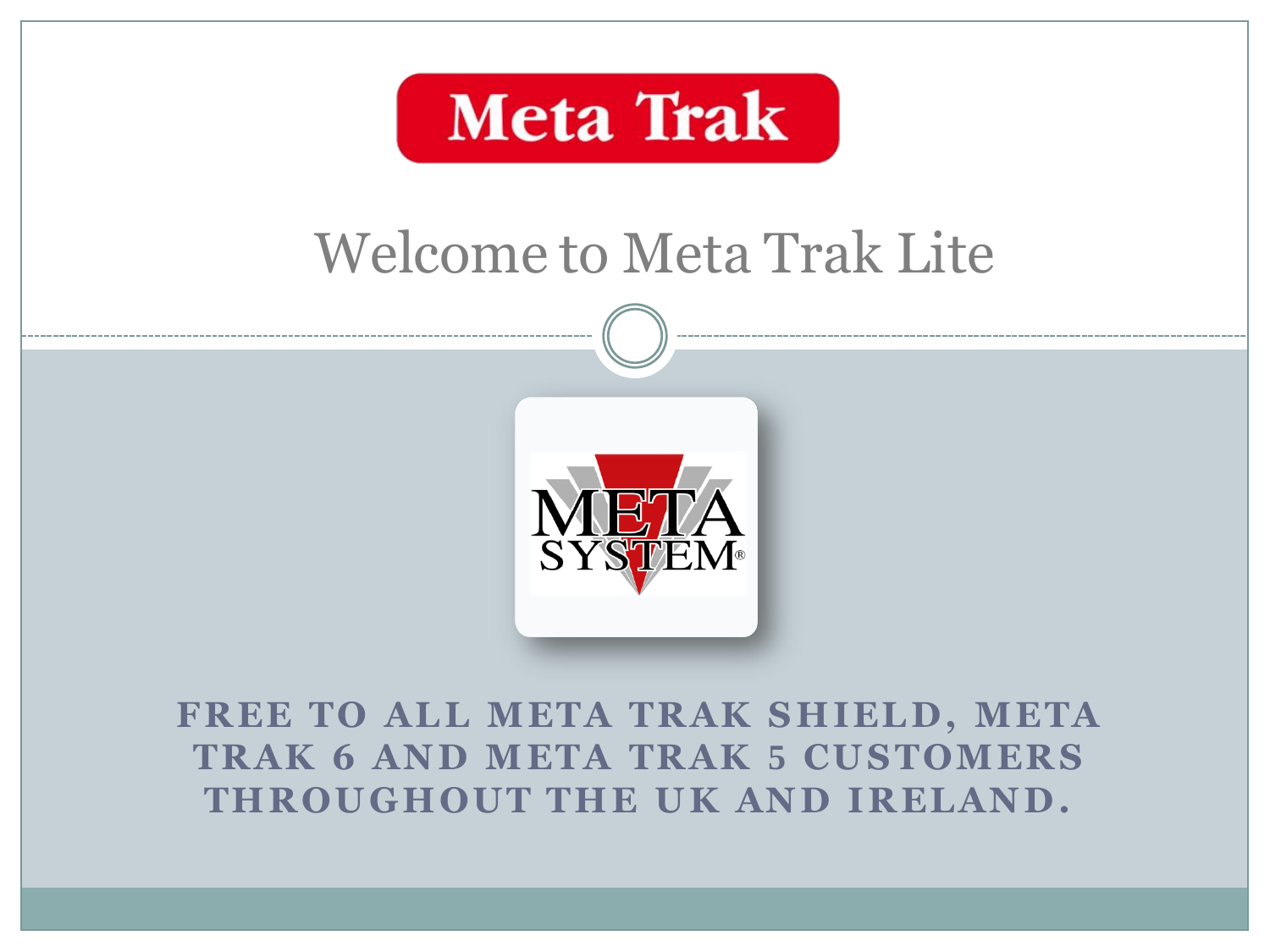## Setting up a Geofence

This brief tutorial is designed to demonstrate how to set up a geofence and associated notifications on your Meta Trak system.

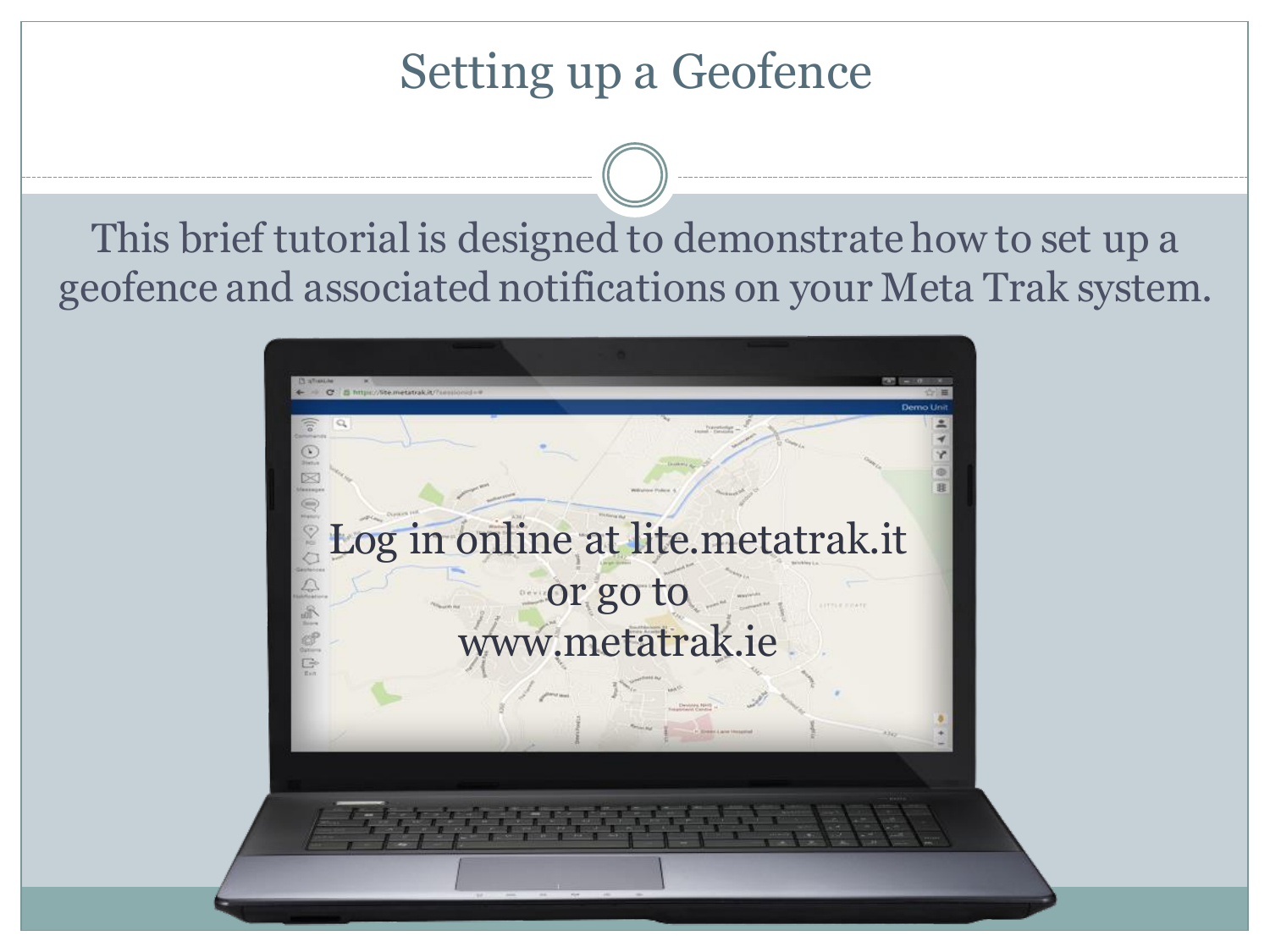### CREATING A NEW GEOFENCE.

#### $\triangleright$  CLICK ON 'GEOFENCE'.

#### $\triangleright$  THEN CLICK ON THE PLUS SIGN IN THE BLUE BAR!

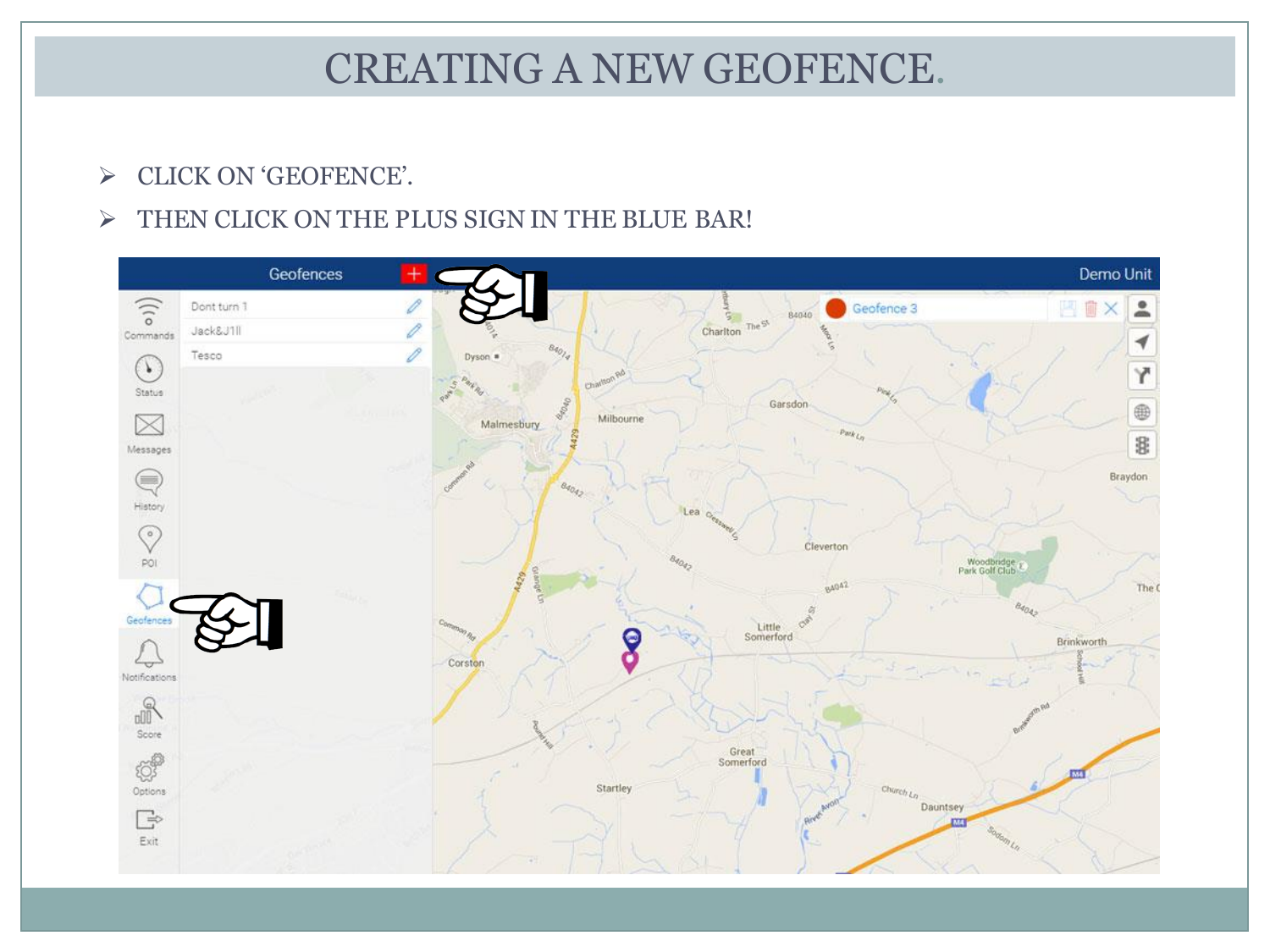#### MARKING OUT YOUR GEOFENCE

- FIND THE LOCATION YOU WOULD LIKE TO GEOFENCE AND CLICK ON THE PLUS TO START..
- $\triangleright$  CLICK ON THE MAP TO MAKE THE FIRST POINT OF YOUR GEOFENCE THEN CONTINUE TO CREATE WHATEVER SHAPE SUITS YOU!

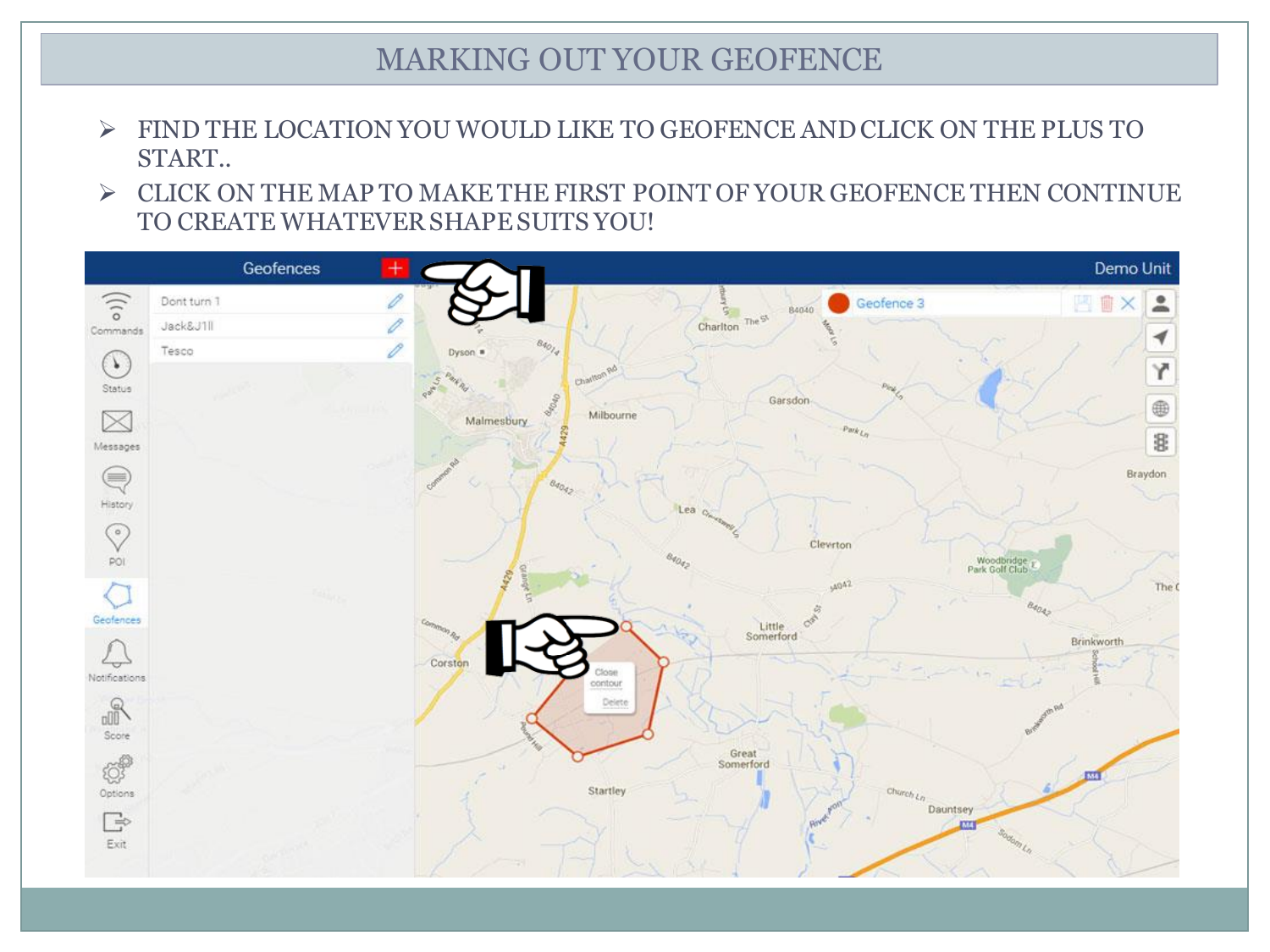#### FINALISING YOUR GEOFENCE

- $\triangleright$  CLICK ON 'CLOSE CONTOUR' TO COMPLETE THE GEOFENCE.
- $\triangleright$  NOW NAME THE GEOFENCE USING THE BOX ON THE TOP RIGHT OF THE SCREEN.

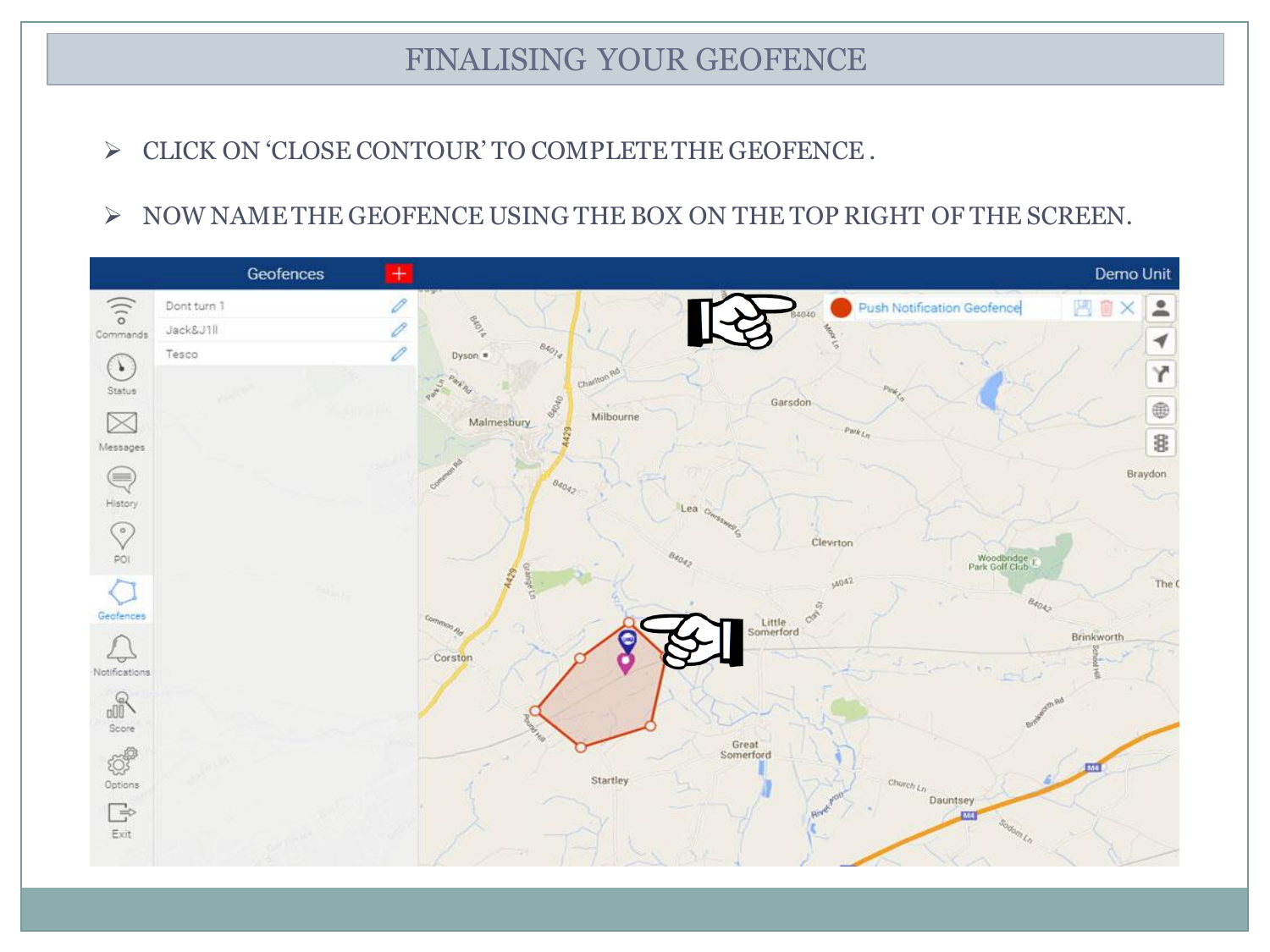#### YOU WILL NOW NEED TO SET UP A NOTIFICATION

- > CLICK ON 'NOTIFICATIONS'.
- > THEN CLICK ON THE PLUS SIGN.

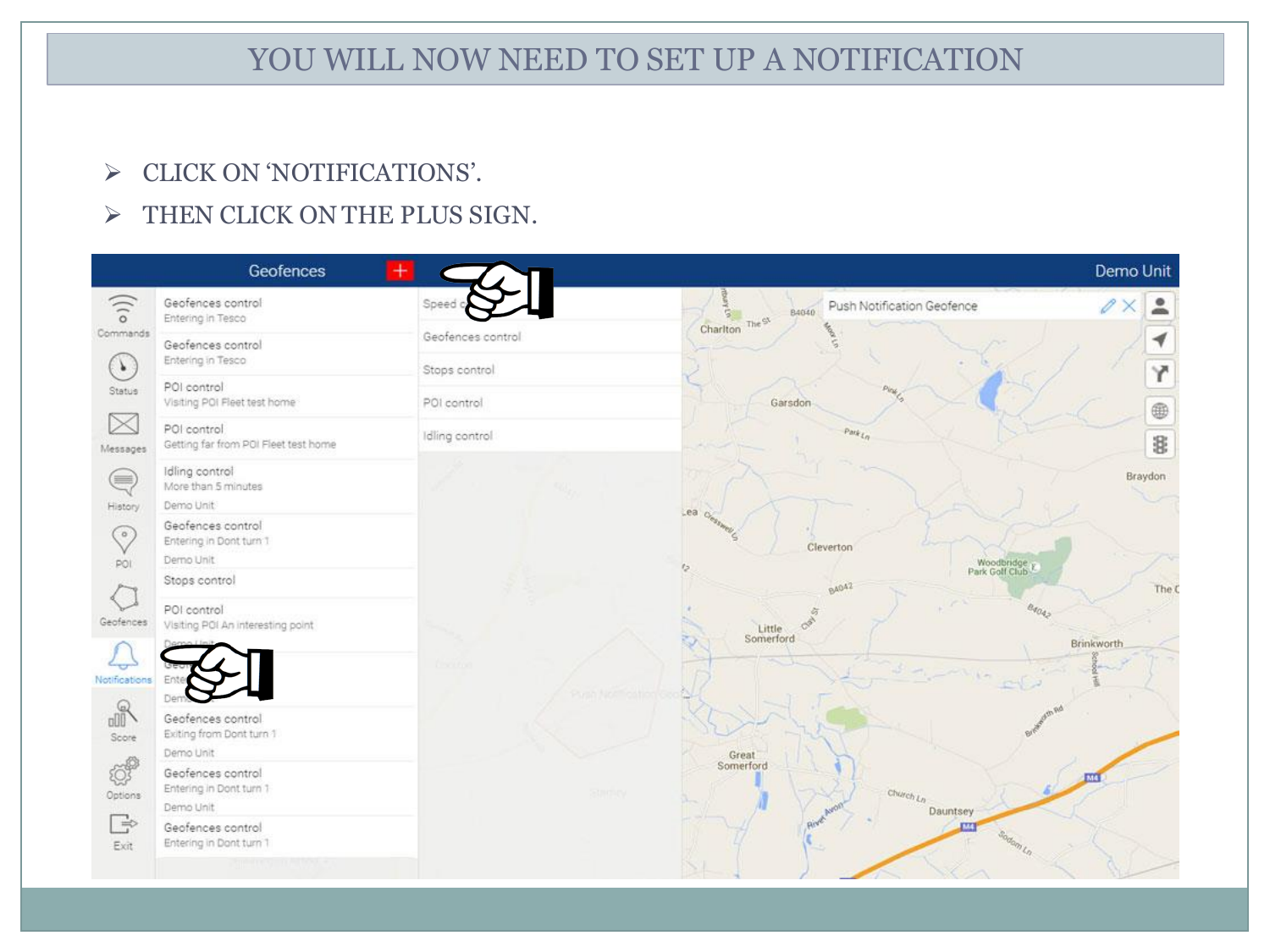#### YOU WILL NOW NEED TO SET UP A NOTIFICATION

CHOOSE YOUR 'NOTIFICATION TYPE'.

#### $\triangleright$  SELECT THE GEOFENCE YOU WOULD LIKE TO BE NOTIFIED ABOUT THEN CLICK NEXT.

|                                                                                                                   | Geofences                                                 | Back                         | Type                                                                                   | Next         |                                     |                              | Demo Unit                   |
|-------------------------------------------------------------------------------------------------------------------|-----------------------------------------------------------|------------------------------|----------------------------------------------------------------------------------------|--------------|-------------------------------------|------------------------------|-----------------------------|
| $\circ$ i)<br>Commands<br>$\sqrt{2}$<br>Status<br>$\times$<br>Messages<br>⊜<br>History.<br>C.<br>POI<br>Geofences | Geofences control<br>Entering in Tesco                    | Speed control                |                                                                                        |              | Push Notification Geofence<br>B4040 |                              | ≗<br>$\mathbb{Z} \times$    |
|                                                                                                                   | Geofences control<br>Entering in Tesco                    | Geofences control            |                                                                                        | $\checkmark$ |                                     |                              |                             |
|                                                                                                                   | POI control<br>Visiting POI Fleet test home               | Stops control<br>POI control |                                                                                        |              | Garsdon                             |                              | Ÿ<br>$\qquad \qquad \oplus$ |
|                                                                                                                   | POI control<br>Getting far from POI Fleet test home       | Idling control               |                                                                                        |              | $Pank_{Ln}$                         |                              | \$                          |
|                                                                                                                   | Idling control<br>More than 5 minutes<br>Demo Unit        |                              | Event is fixed only if Event is active after<br>timeout value (minutes)<br>Select type | ea           |                                     |                              | Braydon                     |
|                                                                                                                   | Geofences control<br>Entering in Dont turn 1              | Entering in geofence         |                                                                                        |              | erton                               |                              |                             |
|                                                                                                                   | Demo Unit<br>Stops control                                | Exiting from geofence        |                                                                                        |              |                                     | Woodbridge<br>Park Golf Club |                             |
|                                                                                                                   | POI control                                               |                              | Select object                                                                          |              | <b>BA042</b>                        | BAGAZ                        | The C                       |
|                                                                                                                   | Visiting POI An interesting point                         | Dont turn 1                  |                                                                                        |              | Little<br>Somerford                 |                              |                             |
|                                                                                                                   | Demo Unit                                                 | Jack&J1II                    |                                                                                        |              |                                     |                              | Brinkworth                  |
| $\overline{\mathcal{L}_{\mathbf{U}}}$<br>Notifications<br>.R<br>Score<br>3<br>Options<br>$\Rightarrow$<br>Exit    | Geofences control<br>Entering in Dont turn 1<br>Demo Unit | Push Notification Geofence   |                                                                                        |              |                                     | Samon 10                     |                             |
|                                                                                                                   | Geofences control<br>Exiting from Dont turn 1             | Tesco                        |                                                                                        |              |                                     |                              |                             |
|                                                                                                                   | Demo Unit                                                 |                              |                                                                                        |              | Great<br>Somerford                  |                              |                             |
|                                                                                                                   | Geofences control<br>Entering in Dont turn 1<br>Demo Unit |                              | Streum.                                                                                |              | Church Ln                           | Dauntsey                     |                             |
|                                                                                                                   | Geofences control<br>Entering in Dont turn 1              |                              |                                                                                        |              |                                     | <b>TITLE</b><br>Sodom Ln     |                             |
|                                                                                                                   |                                                           |                              |                                                                                        |              |                                     |                              |                             |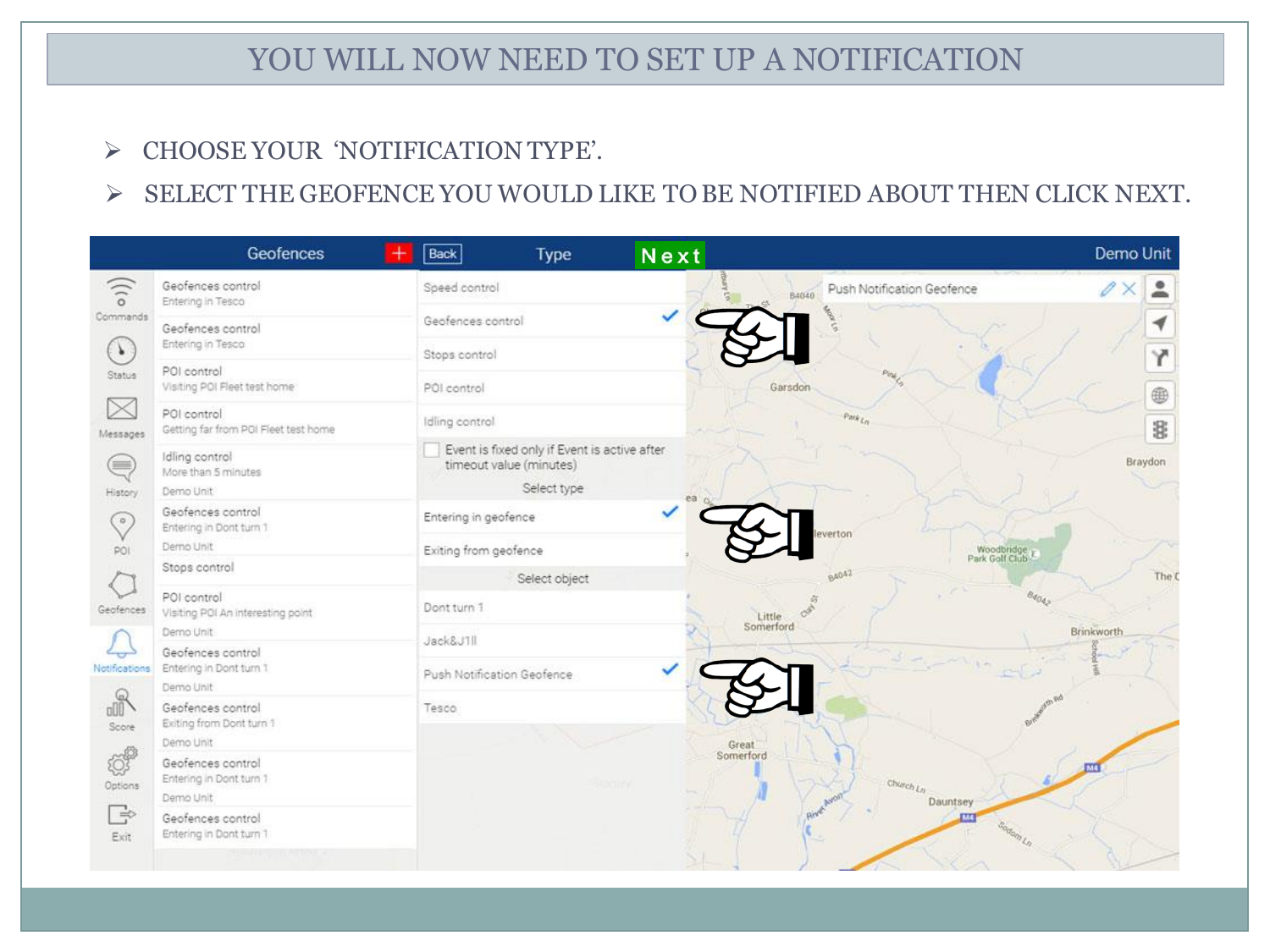#### YOU WILL NOW NEED TO SET UP A NOTIFICATION

- CHOOSE THE VEHICLE THAT THE NOTIFICATION WILL APPLY TO.
- $\triangleright$  TICK HOW YOU WOULD LIKE TO RECEIVE YOUR NOTIFICATION.

|                                                                                                                                 | Geofences                                                                             | Back                                                                                   | Type | Next | Back                                                                                                           | <b>Vehicles</b>                             | Save         | Demo Unit                     |  |  |
|---------------------------------------------------------------------------------------------------------------------------------|---------------------------------------------------------------------------------------|----------------------------------------------------------------------------------------|------|------|----------------------------------------------------------------------------------------------------------------|---------------------------------------------|--------------|-------------------------------|--|--|
| $\frac{1}{2}$<br>Commands<br>$\overline{ }$<br>Status<br>$\bowtie$<br>Messages<br>$\left( \right)$<br>History<br>$\circ$<br>POI | Geofences control<br>Entering in Tesco                                                | Speed control                                                                          |      |      | Select vehicles<br>Demo Unit                                                                                   | Notify type<br>email sms push               |              | ditto.                        |  |  |
|                                                                                                                                 | Geofences control<br>Entering in Tesco<br>POI control<br>Visiting POI Fleet test home | Geofences control<br>Stops control                                                     |      |      | Email                                                                                                          |                                             |              |                               |  |  |
|                                                                                                                                 |                                                                                       |                                                                                        |      |      |                                                                                                                | do-not-reply@example.com                    |              |                               |  |  |
|                                                                                                                                 |                                                                                       | POI control                                                                            |      |      | Mobile phone                                                                                                   |                                             |              | $\qquad \qquad \oplus$        |  |  |
|                                                                                                                                 | POI control<br>Getting far from POI Fleet test home                                   | Idling control                                                                         |      |      | 79991234567                                                                                                    |                                             |              | 8                             |  |  |
|                                                                                                                                 | Idling control<br>More than 5 minutes<br>Demo Unit                                    | Event is fixed only if Event is active after<br>timeout value (minutes)<br>Select type |      |      | This service is payable according to your rate plan<br>Push notification to registered phone number<br>Message |                                             |              | Braydon                       |  |  |
|                                                                                                                                 | Geofences control<br>Entering in Dont turn 1                                          | Entering in geofence                                                                   |      |      | Entering into Push Notification Geofence                                                                       |                                             |              |                               |  |  |
|                                                                                                                                 | Demo Unit                                                                             | Exiting from geofence<br>Select object                                                 |      |      |                                                                                                                |                                             |              | <b>PLEASE NOTE:</b>           |  |  |
|                                                                                                                                 | Stops control                                                                         |                                                                                        |      |      |                                                                                                                | Event should occur only in specified period |              | <b>Push Notification will</b> |  |  |
| Geofences                                                                                                                       | POI control<br>Visiting POI An interesting point                                      | Dont turn 1                                                                            |      |      |                                                                                                                |                                             |              | send notifications to         |  |  |
|                                                                                                                                 | Demo Unit                                                                             | Jack&J1II                                                                              |      |      |                                                                                                                |                                             |              | your Meta Trak                |  |  |
| <b>Congress</b><br>Notifications<br>di.<br>Score<br>0<br>Options                                                                | Geofences control<br>Entering in Dont turn 1<br>Demo Unit                             | Push Notification Geofence                                                             |      | ✓    |                                                                                                                |                                             |              | dedicated mobile app!         |  |  |
|                                                                                                                                 | Geofences control<br>Exiting from Dont turn 1                                         | Tesco                                                                                  |      |      |                                                                                                                |                                             |              |                               |  |  |
|                                                                                                                                 | Demo Unit                                                                             | Strening                                                                               |      |      | <b>Christi</b>                                                                                                 |                                             |              |                               |  |  |
|                                                                                                                                 | Geofences control<br>Entering in Dont turn 1<br>Demo Unit                             |                                                                                        |      |      |                                                                                                                |                                             |              |                               |  |  |
| $\Rightarrow$<br>Exit                                                                                                           | Geofences control<br>Entering in Dont turn 1                                          |                                                                                        |      |      |                                                                                                                |                                             | <b>itsey</b> |                               |  |  |
|                                                                                                                                 |                                                                                       |                                                                                        |      |      |                                                                                                                |                                             |              |                               |  |  |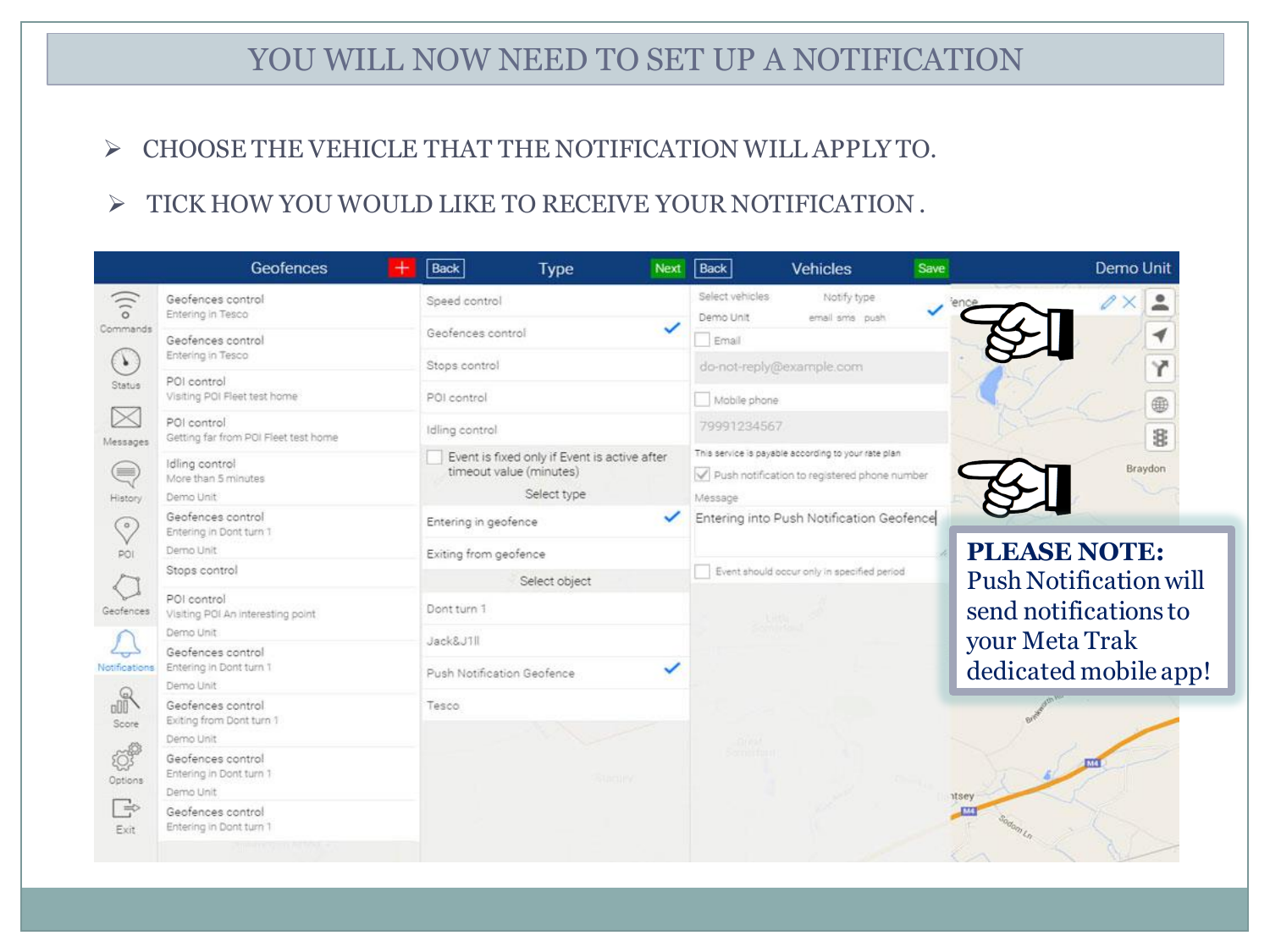#### YOU CAN ALSO LIMIT THE TIMES YOU RECEIVE THE NOTIFICATIONS!

- $\triangleright$  TICK TO SELECT THE SPECIFIED TIME OPTION.
- $\triangleright$  SCROLL DOWN TO SELECT THE DAYS AND TIMES YOU WOULD LIKE NOTIFICATIONS TO BE SENT TO YOU.
- $\triangleright$  SIMPLY CLICK SAVE TO FINISH.

|                                                                                             | <b>Geofences</b>                                           | Back                 | Type                                         | Next | Back                                                      | <b>Vehicles</b>                                                                            | Save              | Demo Unit                                                                                                                                                                                                                                                                                                                                                                                                                      |  |  |
|---------------------------------------------------------------------------------------------|------------------------------------------------------------|----------------------|----------------------------------------------|------|-----------------------------------------------------------|--------------------------------------------------------------------------------------------|-------------------|--------------------------------------------------------------------------------------------------------------------------------------------------------------------------------------------------------------------------------------------------------------------------------------------------------------------------------------------------------------------------------------------------------------------------------|--|--|
| $\circ$ i)<br>Commands<br>$\left( \frac{1}{2} \right)$<br>Status                            | Geofences control<br>Entering in Tesco                     | Speed control        |                                              |      | V Push notification to registered phone number<br>Message |                                                                                            | 'ence             | ≗<br>$\mathscr{O}\times$                                                                                                                                                                                                                                                                                                                                                                                                       |  |  |
|                                                                                             | Geofences control                                          | Geofences control    |                                              | ✓    | Entering into Push Notification Geofence                  | ◀                                                                                          |                   |                                                                                                                                                                                                                                                                                                                                                                                                                                |  |  |
|                                                                                             | Entering in Tesco                                          |                      | Stops control                                |      |                                                           |                                                                                            |                   |                                                                                                                                                                                                                                                                                                                                                                                                                                |  |  |
|                                                                                             | POI control<br>Visiting POI Fleet test home                | POI control          |                                              |      |                                                           | Event should occur only in specified period<br>Select the days of the week, and time range |                   | Ÿ<br>⊕                                                                                                                                                                                                                                                                                                                                                                                                                         |  |  |
| $\times$<br>Messages                                                                        | POI control<br>Getting far from POI Fleet test home        | Idling control       |                                              |      | Monday.                                                   | 00:00                                                                                      | 00:00             | $\mathbf{g}% _{T}=\mathbf{g}_{T}+\mathbf{g}_{T}+\mathbf{g}_{T}+\mathbf{g}_{T}+\mathbf{g}_{T}+\mathbf{g}_{T}+\mathbf{g}_{T}+\mathbf{g}_{T}+\mathbf{g}_{T}+\mathbf{g}_{T}+\mathbf{g}_{T}+\mathbf{g}_{T}+\mathbf{g}_{T}+\mathbf{g}_{T}+\mathbf{g}_{T}+\mathbf{g}_{T}+\mathbf{g}_{T}+\mathbf{g}_{T}+\mathbf{g}_{T}+\mathbf{g}_{T}+\mathbf{g}_{T}+\mathbf{g}_{T}+\mathbf{g}_{T}+\mathbf{g}_{T}+\mathbf{g}_{T}+\mathbf{g}_{T}+\math$ |  |  |
|                                                                                             | Idling control                                             |                      | Event is fixed only if Event is active after |      | Tuesday<br>Wednesday                                      | 01:00<br>✓<br>02:00                                                                        | 01:00<br>02:00    | Braydon                                                                                                                                                                                                                                                                                                                                                                                                                        |  |  |
| ⊜<br>History.                                                                               | More than 5 minutes<br>Demo Unit                           |                      | timeout value (minutes)<br>Select type       |      | Thursday                                                  | 03:00                                                                                      | 03:00             |                                                                                                                                                                                                                                                                                                                                                                                                                                |  |  |
| (°<br>POI<br>Geofences                                                                      | Geofences control<br>Entering in Dont turn 1<br>Demo Unit  | Entering in geofence |                                              | ✓    | Friday                                                    | ✓<br>0400                                                                                  | 04:00             |                                                                                                                                                                                                                                                                                                                                                                                                                                |  |  |
|                                                                                             |                                                            |                      | Exiting from geofence                        |      | Saturday                                                  | 05:00                                                                                      | 05:00             |                                                                                                                                                                                                                                                                                                                                                                                                                                |  |  |
|                                                                                             | Stops control                                              |                      |                                              |      | Sunday                                                    | 06:00                                                                                      | 06:00             | Woodbridge<br>Park Golf Club<br>The C                                                                                                                                                                                                                                                                                                                                                                                          |  |  |
|                                                                                             | POI control<br>Visiting POI An interesting point           |                      | Select object                                |      |                                                           | 07:00                                                                                      | 07:00             | BAGAZ                                                                                                                                                                                                                                                                                                                                                                                                                          |  |  |
|                                                                                             |                                                            | Dont turn 1          |                                              |      |                                                           | 08:00                                                                                      | 08:00             |                                                                                                                                                                                                                                                                                                                                                                                                                                |  |  |
|                                                                                             | Demo Unit                                                  | Jack&J1II            |                                              |      |                                                           | 09:00                                                                                      | 09:00             | Brinkworth                                                                                                                                                                                                                                                                                                                                                                                                                     |  |  |
| Congregati<br>Notifications<br>. R<br>Score<br>6<br>Options<br>$\bigoplus_{i=1}^n$<br>Exit. | Geofences control<br>Entering in Dont turn 1<br>Demo Unit  |                      | Push Notification Geofence                   |      |                                                           | 10:00                                                                                      | 10.00<br>$16 - 1$ | <b>Company</b>                                                                                                                                                                                                                                                                                                                                                                                                                 |  |  |
|                                                                                             |                                                            |                      |                                              |      |                                                           | 11:00                                                                                      | 11:00             |                                                                                                                                                                                                                                                                                                                                                                                                                                |  |  |
|                                                                                             | Geofences control<br>Exiting from Dont turn 1<br>Demo Unit | Tesco                |                                              |      |                                                           | 12:00                                                                                      | 12:00             |                                                                                                                                                                                                                                                                                                                                                                                                                                |  |  |
|                                                                                             |                                                            |                      |                                              |      |                                                           | 13:00                                                                                      | 13:00             |                                                                                                                                                                                                                                                                                                                                                                                                                                |  |  |
|                                                                                             | Geofences control                                          |                      |                                              |      |                                                           | 14:00                                                                                      | 14:00             |                                                                                                                                                                                                                                                                                                                                                                                                                                |  |  |
|                                                                                             | Entering in Dont turn 1<br>Demo Unit                       |                      | sternev                                      |      |                                                           | 15:00                                                                                      | 15:00<br>itsey    |                                                                                                                                                                                                                                                                                                                                                                                                                                |  |  |
|                                                                                             | Geofences control                                          |                      |                                              |      |                                                           | 16.00                                                                                      | 16:00<br>m        |                                                                                                                                                                                                                                                                                                                                                                                                                                |  |  |
|                                                                                             | Entering in Dont turn 1                                    |                      |                                              |      |                                                           | 17:00                                                                                      | 17:00             | Sodom Ln                                                                                                                                                                                                                                                                                                                                                                                                                       |  |  |
|                                                                                             |                                                            |                      |                                              |      |                                                           | 18:00                                                                                      | 18:00             |                                                                                                                                                                                                                                                                                                                                                                                                                                |  |  |